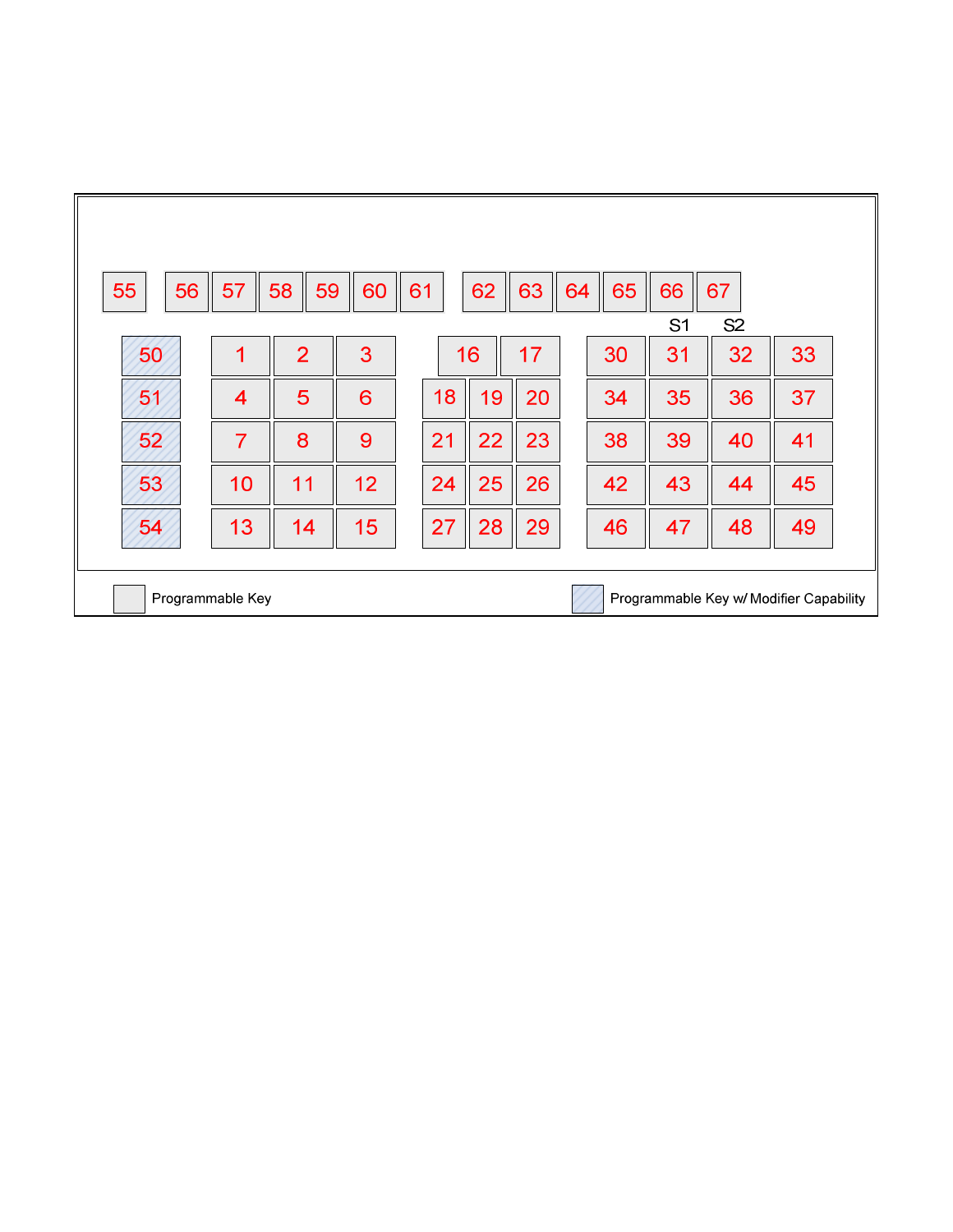| <b>USB</b><br><b>Scan Set 1</b><br><b>Scan Set 2</b><br><b>Usage</b><br>Mk / Brk<br><b>Key Name</b><br>Mk / Brk<br>Note(s)<br>Key#<br>Page<br><b>Usage</b><br>07<br>1E/9E<br>1C / F0 1C<br>aA<br>04<br>1<br>b B<br>07<br>05<br>30 / B0<br>32 / F0 32<br>$\overline{\mathbf{c}}$<br>c C<br>06<br>3<br>07<br>2E / AE<br>21 / F0 21<br>g G<br>07<br>0A<br>22 / A2<br>4<br>34 / F0 34<br>5<br>h H<br>07<br>0B<br>23/AA<br>33 / F0 33<br>0C<br>07<br>6<br>iΙ<br>17/97<br>43 / F0 43<br>07<br>10<br>$\overline{7}$<br>m M<br>32 / B2<br>3A / F0 3A<br>07<br>11<br>8<br>n N<br>31 / B1<br>31 / F0 31<br>o O<br>07<br>12<br>9<br>18/98<br>44 / F0 44<br>s S<br>07<br>16<br>10<br>1F/9F<br>1B / F0 1B<br>tT<br>07<br>17<br>2C / F0 2C<br>11<br>14 / 94<br>12<br>u U<br>07<br>18<br>3C / F0 3C<br>16/96<br>13<br>y Y<br>07<br>1 <sup>C</sup><br>15/95<br>35 / F0 35<br>z Z<br>07<br>1D<br>14<br>2C / AC<br>1A / F0 1A<br>15<br>07<br>2C<br>Space<br>39 / B9<br>29 / F0 29<br>07<br>63<br>16<br>Keypad. Delete<br>53/DS<br>71 / F0 71<br>E1 14 77<br>E1 F0 14<br>E1 1D 45<br>E1 9D C5 / None<br>F0 77 / None<br>07<br>48<br>17<br>Pause<br>4<br>5F<br>07<br>47 / C7<br>6C / F0 6C<br>18<br>Keypad 7 Home<br>60<br>48 / C8<br>75 / F0 75<br>19<br>Keypad 8 Up<br>07<br>49 / C9<br>7D / F0 7D<br>20<br>Keypad 9 PageUp<br>07<br>61<br>5C<br>4B / CB<br>21<br>Keypad 4 Left<br>07<br>6B / F0 6B<br>22<br>07<br>5D<br>4C / CC<br>Keypad 5<br>73 / F0 73<br>23<br>07<br>5E<br>4D / CD<br>Keypad 6 Right<br>74 / F0 74<br>07<br>59<br>4F / CF<br>24<br>Keypad 1 End<br>69 / F0 69<br>07<br>5A<br>50 / D0<br>25<br>Keypad 2 Down<br>72 / F0 72<br>5B<br>51/D1<br>7A / F07A<br>26<br>Keypad 3 PageDn 07<br>27<br>Double Key<br>N/A<br>N/A<br>N/A / N/A<br>N/A / N/A<br>62<br>52/D2<br>70 / F0 70<br>28<br>Keypad 0 Insert<br>07<br>Keypad /<br>07<br>54<br>E0 35 / E0 B5<br>E04A / E0 F04A<br>$\overline{c}$<br>29<br>07<br>30<br>` ~<br>35<br>29 / A9<br>0E / F0 0E<br>d D<br>07<br>07<br>31<br>20 / A0<br>23 / F0 23<br>e E<br>07<br>08<br>32<br>12/92<br>24 / F0 24<br>f F<br>07<br>09<br>33<br>21/AI<br>2B / F0 2B<br>07<br>33<br>34<br>; :<br>27 / A7<br>4C / F0 4C<br>07<br>0D<br>35<br>j J<br>24 / A4<br>3B / F0 3B<br>07<br>0E<br>36<br>k K<br>25 / A5<br>42 / F0 42<br>ΙL<br>07<br>0F<br>37<br>26 / A6<br>4B / F0 4B<br>$\mathbf{H}$<br>38<br>07<br>34<br>28 / A8<br>52 / F0 52<br>07<br>13<br>39<br>p P<br>19 / 99<br>4D / F0 4D<br>07<br>14<br>40<br>10/90<br>15 / F0 15<br>qQ<br>41<br>rR<br>07<br>15<br>13/93<br>2D / F0 2D<br>$\setminus$<br>07<br>31<br>42<br>2B / AB<br>5D / F0 5D<br>v V<br>07<br>19<br>43<br>2F / AF<br>2A / F0 2A<br>07<br>44<br>w W<br>1A<br>11/91<br>1D / F0 1D |  |  | PS <sub>2</sub> |  |
|-----------------------------------------------------------------------------------------------------------------------------------------------------------------------------------------------------------------------------------------------------------------------------------------------------------------------------------------------------------------------------------------------------------------------------------------------------------------------------------------------------------------------------------------------------------------------------------------------------------------------------------------------------------------------------------------------------------------------------------------------------------------------------------------------------------------------------------------------------------------------------------------------------------------------------------------------------------------------------------------------------------------------------------------------------------------------------------------------------------------------------------------------------------------------------------------------------------------------------------------------------------------------------------------------------------------------------------------------------------------------------------------------------------------------------------------------------------------------------------------------------------------------------------------------------------------------------------------------------------------------------------------------------------------------------------------------------------------------------------------------------------------------------------------------------------------------------------------------------------------------------------------------------------------------------------------------------------------------------------------------------------------------------------------------------------------------------------------------------------------------------------------------------------------------------------------------------------------------------------------------------------------------------------------------------------------------------------------------------------------------------------------------------------------------------------------------------------------------------------------------------------------------------------------------------------------------------------------------------------------------------------------------------------------------------------|--|--|-----------------|--|
|                                                                                                                                                                                                                                                                                                                                                                                                                                                                                                                                                                                                                                                                                                                                                                                                                                                                                                                                                                                                                                                                                                                                                                                                                                                                                                                                                                                                                                                                                                                                                                                                                                                                                                                                                                                                                                                                                                                                                                                                                                                                                                                                                                                                                                                                                                                                                                                                                                                                                                                                                                                                                                                                                   |  |  |                 |  |
|                                                                                                                                                                                                                                                                                                                                                                                                                                                                                                                                                                                                                                                                                                                                                                                                                                                                                                                                                                                                                                                                                                                                                                                                                                                                                                                                                                                                                                                                                                                                                                                                                                                                                                                                                                                                                                                                                                                                                                                                                                                                                                                                                                                                                                                                                                                                                                                                                                                                                                                                                                                                                                                                                   |  |  |                 |  |
|                                                                                                                                                                                                                                                                                                                                                                                                                                                                                                                                                                                                                                                                                                                                                                                                                                                                                                                                                                                                                                                                                                                                                                                                                                                                                                                                                                                                                                                                                                                                                                                                                                                                                                                                                                                                                                                                                                                                                                                                                                                                                                                                                                                                                                                                                                                                                                                                                                                                                                                                                                                                                                                                                   |  |  |                 |  |
|                                                                                                                                                                                                                                                                                                                                                                                                                                                                                                                                                                                                                                                                                                                                                                                                                                                                                                                                                                                                                                                                                                                                                                                                                                                                                                                                                                                                                                                                                                                                                                                                                                                                                                                                                                                                                                                                                                                                                                                                                                                                                                                                                                                                                                                                                                                                                                                                                                                                                                                                                                                                                                                                                   |  |  |                 |  |
|                                                                                                                                                                                                                                                                                                                                                                                                                                                                                                                                                                                                                                                                                                                                                                                                                                                                                                                                                                                                                                                                                                                                                                                                                                                                                                                                                                                                                                                                                                                                                                                                                                                                                                                                                                                                                                                                                                                                                                                                                                                                                                                                                                                                                                                                                                                                                                                                                                                                                                                                                                                                                                                                                   |  |  |                 |  |
|                                                                                                                                                                                                                                                                                                                                                                                                                                                                                                                                                                                                                                                                                                                                                                                                                                                                                                                                                                                                                                                                                                                                                                                                                                                                                                                                                                                                                                                                                                                                                                                                                                                                                                                                                                                                                                                                                                                                                                                                                                                                                                                                                                                                                                                                                                                                                                                                                                                                                                                                                                                                                                                                                   |  |  |                 |  |
|                                                                                                                                                                                                                                                                                                                                                                                                                                                                                                                                                                                                                                                                                                                                                                                                                                                                                                                                                                                                                                                                                                                                                                                                                                                                                                                                                                                                                                                                                                                                                                                                                                                                                                                                                                                                                                                                                                                                                                                                                                                                                                                                                                                                                                                                                                                                                                                                                                                                                                                                                                                                                                                                                   |  |  |                 |  |
|                                                                                                                                                                                                                                                                                                                                                                                                                                                                                                                                                                                                                                                                                                                                                                                                                                                                                                                                                                                                                                                                                                                                                                                                                                                                                                                                                                                                                                                                                                                                                                                                                                                                                                                                                                                                                                                                                                                                                                                                                                                                                                                                                                                                                                                                                                                                                                                                                                                                                                                                                                                                                                                                                   |  |  |                 |  |
|                                                                                                                                                                                                                                                                                                                                                                                                                                                                                                                                                                                                                                                                                                                                                                                                                                                                                                                                                                                                                                                                                                                                                                                                                                                                                                                                                                                                                                                                                                                                                                                                                                                                                                                                                                                                                                                                                                                                                                                                                                                                                                                                                                                                                                                                                                                                                                                                                                                                                                                                                                                                                                                                                   |  |  |                 |  |
|                                                                                                                                                                                                                                                                                                                                                                                                                                                                                                                                                                                                                                                                                                                                                                                                                                                                                                                                                                                                                                                                                                                                                                                                                                                                                                                                                                                                                                                                                                                                                                                                                                                                                                                                                                                                                                                                                                                                                                                                                                                                                                                                                                                                                                                                                                                                                                                                                                                                                                                                                                                                                                                                                   |  |  |                 |  |
|                                                                                                                                                                                                                                                                                                                                                                                                                                                                                                                                                                                                                                                                                                                                                                                                                                                                                                                                                                                                                                                                                                                                                                                                                                                                                                                                                                                                                                                                                                                                                                                                                                                                                                                                                                                                                                                                                                                                                                                                                                                                                                                                                                                                                                                                                                                                                                                                                                                                                                                                                                                                                                                                                   |  |  |                 |  |
|                                                                                                                                                                                                                                                                                                                                                                                                                                                                                                                                                                                                                                                                                                                                                                                                                                                                                                                                                                                                                                                                                                                                                                                                                                                                                                                                                                                                                                                                                                                                                                                                                                                                                                                                                                                                                                                                                                                                                                                                                                                                                                                                                                                                                                                                                                                                                                                                                                                                                                                                                                                                                                                                                   |  |  |                 |  |
|                                                                                                                                                                                                                                                                                                                                                                                                                                                                                                                                                                                                                                                                                                                                                                                                                                                                                                                                                                                                                                                                                                                                                                                                                                                                                                                                                                                                                                                                                                                                                                                                                                                                                                                                                                                                                                                                                                                                                                                                                                                                                                                                                                                                                                                                                                                                                                                                                                                                                                                                                                                                                                                                                   |  |  |                 |  |
|                                                                                                                                                                                                                                                                                                                                                                                                                                                                                                                                                                                                                                                                                                                                                                                                                                                                                                                                                                                                                                                                                                                                                                                                                                                                                                                                                                                                                                                                                                                                                                                                                                                                                                                                                                                                                                                                                                                                                                                                                                                                                                                                                                                                                                                                                                                                                                                                                                                                                                                                                                                                                                                                                   |  |  |                 |  |
|                                                                                                                                                                                                                                                                                                                                                                                                                                                                                                                                                                                                                                                                                                                                                                                                                                                                                                                                                                                                                                                                                                                                                                                                                                                                                                                                                                                                                                                                                                                                                                                                                                                                                                                                                                                                                                                                                                                                                                                                                                                                                                                                                                                                                                                                                                                                                                                                                                                                                                                                                                                                                                                                                   |  |  |                 |  |
|                                                                                                                                                                                                                                                                                                                                                                                                                                                                                                                                                                                                                                                                                                                                                                                                                                                                                                                                                                                                                                                                                                                                                                                                                                                                                                                                                                                                                                                                                                                                                                                                                                                                                                                                                                                                                                                                                                                                                                                                                                                                                                                                                                                                                                                                                                                                                                                                                                                                                                                                                                                                                                                                                   |  |  |                 |  |
|                                                                                                                                                                                                                                                                                                                                                                                                                                                                                                                                                                                                                                                                                                                                                                                                                                                                                                                                                                                                                                                                                                                                                                                                                                                                                                                                                                                                                                                                                                                                                                                                                                                                                                                                                                                                                                                                                                                                                                                                                                                                                                                                                                                                                                                                                                                                                                                                                                                                                                                                                                                                                                                                                   |  |  |                 |  |
|                                                                                                                                                                                                                                                                                                                                                                                                                                                                                                                                                                                                                                                                                                                                                                                                                                                                                                                                                                                                                                                                                                                                                                                                                                                                                                                                                                                                                                                                                                                                                                                                                                                                                                                                                                                                                                                                                                                                                                                                                                                                                                                                                                                                                                                                                                                                                                                                                                                                                                                                                                                                                                                                                   |  |  |                 |  |
|                                                                                                                                                                                                                                                                                                                                                                                                                                                                                                                                                                                                                                                                                                                                                                                                                                                                                                                                                                                                                                                                                                                                                                                                                                                                                                                                                                                                                                                                                                                                                                                                                                                                                                                                                                                                                                                                                                                                                                                                                                                                                                                                                                                                                                                                                                                                                                                                                                                                                                                                                                                                                                                                                   |  |  |                 |  |
|                                                                                                                                                                                                                                                                                                                                                                                                                                                                                                                                                                                                                                                                                                                                                                                                                                                                                                                                                                                                                                                                                                                                                                                                                                                                                                                                                                                                                                                                                                                                                                                                                                                                                                                                                                                                                                                                                                                                                                                                                                                                                                                                                                                                                                                                                                                                                                                                                                                                                                                                                                                                                                                                                   |  |  |                 |  |
|                                                                                                                                                                                                                                                                                                                                                                                                                                                                                                                                                                                                                                                                                                                                                                                                                                                                                                                                                                                                                                                                                                                                                                                                                                                                                                                                                                                                                                                                                                                                                                                                                                                                                                                                                                                                                                                                                                                                                                                                                                                                                                                                                                                                                                                                                                                                                                                                                                                                                                                                                                                                                                                                                   |  |  |                 |  |
|                                                                                                                                                                                                                                                                                                                                                                                                                                                                                                                                                                                                                                                                                                                                                                                                                                                                                                                                                                                                                                                                                                                                                                                                                                                                                                                                                                                                                                                                                                                                                                                                                                                                                                                                                                                                                                                                                                                                                                                                                                                                                                                                                                                                                                                                                                                                                                                                                                                                                                                                                                                                                                                                                   |  |  |                 |  |
|                                                                                                                                                                                                                                                                                                                                                                                                                                                                                                                                                                                                                                                                                                                                                                                                                                                                                                                                                                                                                                                                                                                                                                                                                                                                                                                                                                                                                                                                                                                                                                                                                                                                                                                                                                                                                                                                                                                                                                                                                                                                                                                                                                                                                                                                                                                                                                                                                                                                                                                                                                                                                                                                                   |  |  |                 |  |
|                                                                                                                                                                                                                                                                                                                                                                                                                                                                                                                                                                                                                                                                                                                                                                                                                                                                                                                                                                                                                                                                                                                                                                                                                                                                                                                                                                                                                                                                                                                                                                                                                                                                                                                                                                                                                                                                                                                                                                                                                                                                                                                                                                                                                                                                                                                                                                                                                                                                                                                                                                                                                                                                                   |  |  |                 |  |
|                                                                                                                                                                                                                                                                                                                                                                                                                                                                                                                                                                                                                                                                                                                                                                                                                                                                                                                                                                                                                                                                                                                                                                                                                                                                                                                                                                                                                                                                                                                                                                                                                                                                                                                                                                                                                                                                                                                                                                                                                                                                                                                                                                                                                                                                                                                                                                                                                                                                                                                                                                                                                                                                                   |  |  |                 |  |
|                                                                                                                                                                                                                                                                                                                                                                                                                                                                                                                                                                                                                                                                                                                                                                                                                                                                                                                                                                                                                                                                                                                                                                                                                                                                                                                                                                                                                                                                                                                                                                                                                                                                                                                                                                                                                                                                                                                                                                                                                                                                                                                                                                                                                                                                                                                                                                                                                                                                                                                                                                                                                                                                                   |  |  |                 |  |
|                                                                                                                                                                                                                                                                                                                                                                                                                                                                                                                                                                                                                                                                                                                                                                                                                                                                                                                                                                                                                                                                                                                                                                                                                                                                                                                                                                                                                                                                                                                                                                                                                                                                                                                                                                                                                                                                                                                                                                                                                                                                                                                                                                                                                                                                                                                                                                                                                                                                                                                                                                                                                                                                                   |  |  |                 |  |
|                                                                                                                                                                                                                                                                                                                                                                                                                                                                                                                                                                                                                                                                                                                                                                                                                                                                                                                                                                                                                                                                                                                                                                                                                                                                                                                                                                                                                                                                                                                                                                                                                                                                                                                                                                                                                                                                                                                                                                                                                                                                                                                                                                                                                                                                                                                                                                                                                                                                                                                                                                                                                                                                                   |  |  |                 |  |
|                                                                                                                                                                                                                                                                                                                                                                                                                                                                                                                                                                                                                                                                                                                                                                                                                                                                                                                                                                                                                                                                                                                                                                                                                                                                                                                                                                                                                                                                                                                                                                                                                                                                                                                                                                                                                                                                                                                                                                                                                                                                                                                                                                                                                                                                                                                                                                                                                                                                                                                                                                                                                                                                                   |  |  |                 |  |
|                                                                                                                                                                                                                                                                                                                                                                                                                                                                                                                                                                                                                                                                                                                                                                                                                                                                                                                                                                                                                                                                                                                                                                                                                                                                                                                                                                                                                                                                                                                                                                                                                                                                                                                                                                                                                                                                                                                                                                                                                                                                                                                                                                                                                                                                                                                                                                                                                                                                                                                                                                                                                                                                                   |  |  |                 |  |
|                                                                                                                                                                                                                                                                                                                                                                                                                                                                                                                                                                                                                                                                                                                                                                                                                                                                                                                                                                                                                                                                                                                                                                                                                                                                                                                                                                                                                                                                                                                                                                                                                                                                                                                                                                                                                                                                                                                                                                                                                                                                                                                                                                                                                                                                                                                                                                                                                                                                                                                                                                                                                                                                                   |  |  |                 |  |
|                                                                                                                                                                                                                                                                                                                                                                                                                                                                                                                                                                                                                                                                                                                                                                                                                                                                                                                                                                                                                                                                                                                                                                                                                                                                                                                                                                                                                                                                                                                                                                                                                                                                                                                                                                                                                                                                                                                                                                                                                                                                                                                                                                                                                                                                                                                                                                                                                                                                                                                                                                                                                                                                                   |  |  |                 |  |
|                                                                                                                                                                                                                                                                                                                                                                                                                                                                                                                                                                                                                                                                                                                                                                                                                                                                                                                                                                                                                                                                                                                                                                                                                                                                                                                                                                                                                                                                                                                                                                                                                                                                                                                                                                                                                                                                                                                                                                                                                                                                                                                                                                                                                                                                                                                                                                                                                                                                                                                                                                                                                                                                                   |  |  |                 |  |
|                                                                                                                                                                                                                                                                                                                                                                                                                                                                                                                                                                                                                                                                                                                                                                                                                                                                                                                                                                                                                                                                                                                                                                                                                                                                                                                                                                                                                                                                                                                                                                                                                                                                                                                                                                                                                                                                                                                                                                                                                                                                                                                                                                                                                                                                                                                                                                                                                                                                                                                                                                                                                                                                                   |  |  |                 |  |
|                                                                                                                                                                                                                                                                                                                                                                                                                                                                                                                                                                                                                                                                                                                                                                                                                                                                                                                                                                                                                                                                                                                                                                                                                                                                                                                                                                                                                                                                                                                                                                                                                                                                                                                                                                                                                                                                                                                                                                                                                                                                                                                                                                                                                                                                                                                                                                                                                                                                                                                                                                                                                                                                                   |  |  |                 |  |
|                                                                                                                                                                                                                                                                                                                                                                                                                                                                                                                                                                                                                                                                                                                                                                                                                                                                                                                                                                                                                                                                                                                                                                                                                                                                                                                                                                                                                                                                                                                                                                                                                                                                                                                                                                                                                                                                                                                                                                                                                                                                                                                                                                                                                                                                                                                                                                                                                                                                                                                                                                                                                                                                                   |  |  |                 |  |
|                                                                                                                                                                                                                                                                                                                                                                                                                                                                                                                                                                                                                                                                                                                                                                                                                                                                                                                                                                                                                                                                                                                                                                                                                                                                                                                                                                                                                                                                                                                                                                                                                                                                                                                                                                                                                                                                                                                                                                                                                                                                                                                                                                                                                                                                                                                                                                                                                                                                                                                                                                                                                                                                                   |  |  |                 |  |
|                                                                                                                                                                                                                                                                                                                                                                                                                                                                                                                                                                                                                                                                                                                                                                                                                                                                                                                                                                                                                                                                                                                                                                                                                                                                                                                                                                                                                                                                                                                                                                                                                                                                                                                                                                                                                                                                                                                                                                                                                                                                                                                                                                                                                                                                                                                                                                                                                                                                                                                                                                                                                                                                                   |  |  |                 |  |
|                                                                                                                                                                                                                                                                                                                                                                                                                                                                                                                                                                                                                                                                                                                                                                                                                                                                                                                                                                                                                                                                                                                                                                                                                                                                                                                                                                                                                                                                                                                                                                                                                                                                                                                                                                                                                                                                                                                                                                                                                                                                                                                                                                                                                                                                                                                                                                                                                                                                                                                                                                                                                                                                                   |  |  |                 |  |
|                                                                                                                                                                                                                                                                                                                                                                                                                                                                                                                                                                                                                                                                                                                                                                                                                                                                                                                                                                                                                                                                                                                                                                                                                                                                                                                                                                                                                                                                                                                                                                                                                                                                                                                                                                                                                                                                                                                                                                                                                                                                                                                                                                                                                                                                                                                                                                                                                                                                                                                                                                                                                                                                                   |  |  |                 |  |
|                                                                                                                                                                                                                                                                                                                                                                                                                                                                                                                                                                                                                                                                                                                                                                                                                                                                                                                                                                                                                                                                                                                                                                                                                                                                                                                                                                                                                                                                                                                                                                                                                                                                                                                                                                                                                                                                                                                                                                                                                                                                                                                                                                                                                                                                                                                                                                                                                                                                                                                                                                                                                                                                                   |  |  |                 |  |
|                                                                                                                                                                                                                                                                                                                                                                                                                                                                                                                                                                                                                                                                                                                                                                                                                                                                                                                                                                                                                                                                                                                                                                                                                                                                                                                                                                                                                                                                                                                                                                                                                                                                                                                                                                                                                                                                                                                                                                                                                                                                                                                                                                                                                                                                                                                                                                                                                                                                                                                                                                                                                                                                                   |  |  |                 |  |
|                                                                                                                                                                                                                                                                                                                                                                                                                                                                                                                                                                                                                                                                                                                                                                                                                                                                                                                                                                                                                                                                                                                                                                                                                                                                                                                                                                                                                                                                                                                                                                                                                                                                                                                                                                                                                                                                                                                                                                                                                                                                                                                                                                                                                                                                                                                                                                                                                                                                                                                                                                                                                                                                                   |  |  |                 |  |
|                                                                                                                                                                                                                                                                                                                                                                                                                                                                                                                                                                                                                                                                                                                                                                                                                                                                                                                                                                                                                                                                                                                                                                                                                                                                                                                                                                                                                                                                                                                                                                                                                                                                                                                                                                                                                                                                                                                                                                                                                                                                                                                                                                                                                                                                                                                                                                                                                                                                                                                                                                                                                                                                                   |  |  |                 |  |
|                                                                                                                                                                                                                                                                                                                                                                                                                                                                                                                                                                                                                                                                                                                                                                                                                                                                                                                                                                                                                                                                                                                                                                                                                                                                                                                                                                                                                                                                                                                                                                                                                                                                                                                                                                                                                                                                                                                                                                                                                                                                                                                                                                                                                                                                                                                                                                                                                                                                                                                                                                                                                                                                                   |  |  |                 |  |
|                                                                                                                                                                                                                                                                                                                                                                                                                                                                                                                                                                                                                                                                                                                                                                                                                                                                                                                                                                                                                                                                                                                                                                                                                                                                                                                                                                                                                                                                                                                                                                                                                                                                                                                                                                                                                                                                                                                                                                                                                                                                                                                                                                                                                                                                                                                                                                                                                                                                                                                                                                                                                                                                                   |  |  |                 |  |
|                                                                                                                                                                                                                                                                                                                                                                                                                                                                                                                                                                                                                                                                                                                                                                                                                                                                                                                                                                                                                                                                                                                                                                                                                                                                                                                                                                                                                                                                                                                                                                                                                                                                                                                                                                                                                                                                                                                                                                                                                                                                                                                                                                                                                                                                                                                                                                                                                                                                                                                                                                                                                                                                                   |  |  |                 |  |
| 07<br>22 / F0 22<br>45<br>x X<br>1B<br>2D / AD                                                                                                                                                                                                                                                                                                                                                                                                                                                                                                                                                                                                                                                                                                                                                                                                                                                                                                                                                                                                                                                                                                                                                                                                                                                                                                                                                                                                                                                                                                                                                                                                                                                                                                                                                                                                                                                                                                                                                                                                                                                                                                                                                                                                                                                                                                                                                                                                                                                                                                                                                                                                                                    |  |  |                 |  |

m,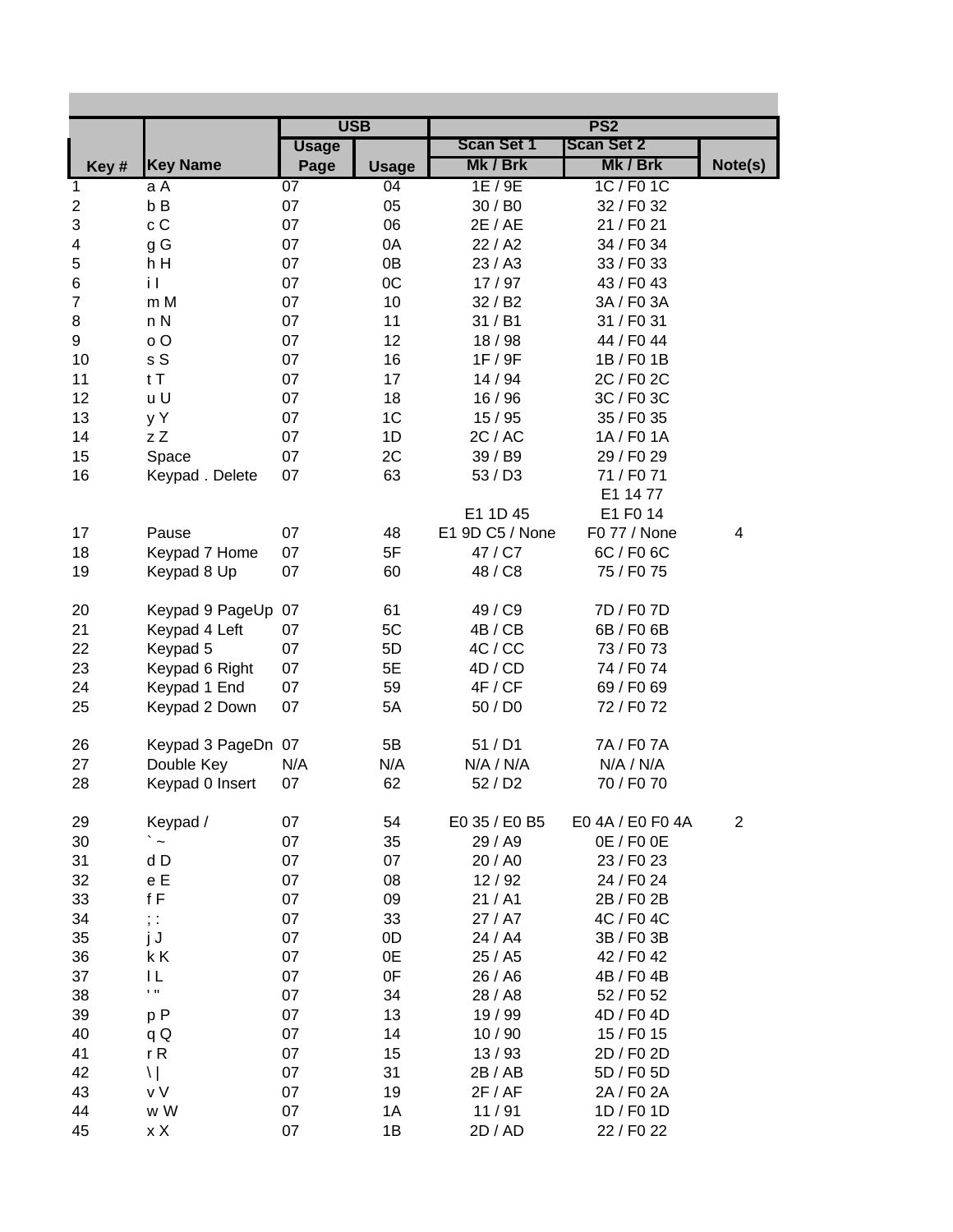|      |                 |              | <b>USB</b>     |                   | PS <sub>2</sub>   |         |
|------|-----------------|--------------|----------------|-------------------|-------------------|---------|
|      |                 | <b>Usage</b> |                | <b>Scan Set 1</b> | <b>Scan Set 2</b> |         |
| Key# | <b>Key Name</b> | Page         | <b>Usage</b>   | Mk / Brk          | Mk / Brk          | Note(s) |
|      |                 |              |                |                   |                   |         |
| 46   | Keypad Enter    | 07           | 58             | E0 1C / E0 9C     | E0 5A / E0 F0 5A  |         |
| 47   | , <             | 07           | 36             | 33 / B3           | 41 / F0 41        |         |
| 48   | $\geq$          | 07           | 37             | 34 / B4           | 49 / F0 49        |         |
| 49   | / ?             | 07           | 38             | 35 / B5           | 4A / F0 4A        |         |
| 50   | Left Control    | 07           | E <sub>0</sub> | 1D / 9D           | 14 / F0 14        |         |
| 51   | Left Alt        | 07           | E <sub>2</sub> | 38 / B8           | 11 / F0 11        |         |
| 52   | Tab             | 07           | 2B             | 0F / 8F           | 0D / F0 0D        |         |
| 53   | Backspace       | 07           | 2A             | 0E / 8E           | 66 / F0 66        |         |
| 54   | Left Shift      | 07           | E1             | 2A / AA           | 12 / F0 12        |         |
| 55   | Escape          | 07           | 29             | 01/81             | 76 / F0 76        |         |
| 56   | 1!              | 07           | 1E             | 02/82             | 16 / F0 16        |         |
| 57   | 2@              | 07           | 1F             | 03/83             | 1E / F0 1E        |         |
| 58   | 3#              | 07           | 20             | 04 / 84           | 26 / F0 26        |         |
| 59   | 4\$             | 07           | 21             | 05/85             | 25 / F0 25        |         |
| 60   | 5 %             | 07           | 22             | 06 / 86           | 2E / F0 2E        |         |
| 61   | $6^{\wedge}$    | 07           | 23             | 07/87             | 36 / F0 36        |         |
| 62   | 7 &             | 07           | 24             | 08 / 88           | 3D / F0 3D        |         |
| 63   | $8*$            | 07           | 25             | 09 / 89           | 3E / F0 3E        |         |
| 64   | 9(              | 07           | 26             | 0A / 8A           | 46 / F0 46        |         |
| 65   | 0)              | 07           | 27             | 0B / 8B           | 45 / F0 45        |         |
| 66   |                 | 07           | 2D             | OC / 8C           | 4E / F0 4E        |         |
| 67   | $= +$           | 07           | 2E             | 0D / 8D           | 55 / F0 55        |         |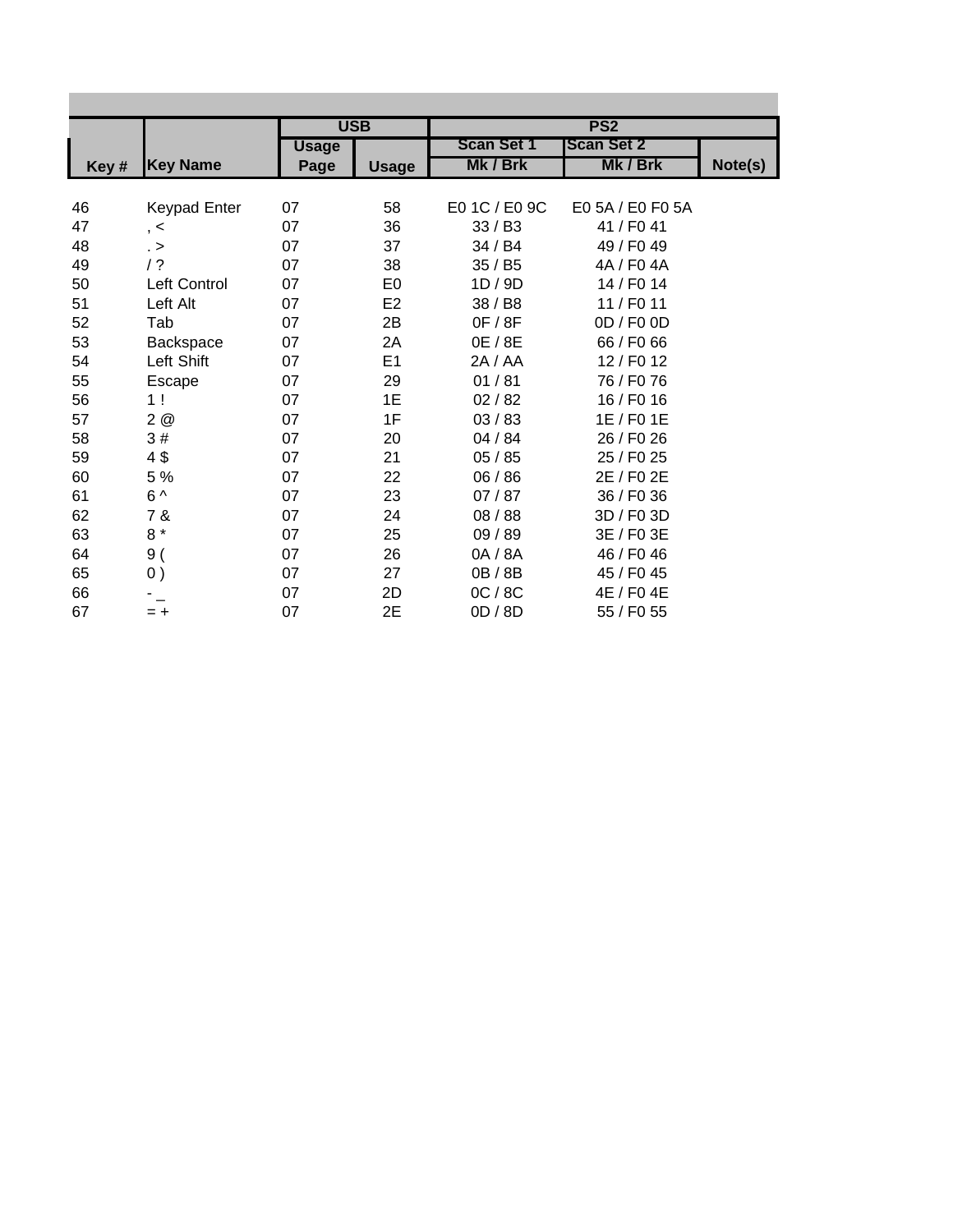1 Scan codes listed are base codes. Depending on the current state of NumLock and Shift keys these base codes may have additional shift and/or unshift codes, as shown below, preceding the base make code or following the base break code.

|                               | <b>Scan Set 1</b> |               | <b>Scan Set 2</b>          |                   |
|-------------------------------|-------------------|---------------|----------------------------|-------------------|
|                               | <b>Precede</b>    | <b>Follow</b> | <b>Precede Make Follow</b> |                   |
|                               | <b>Make</b>       | <b>Break</b>  |                            | <b>Break</b>      |
| <b>Num Lock ON and</b>        |                   |               |                            |                   |
| Final Key only                | E02A              | E0 AA         | E0 12                      | E0 F0 12          |
| <b>LSHIFT</b>                 |                   |               |                            |                   |
| <b>RSHIFT</b>                 |                   |               |                            |                   |
| <b>Both LSHIFT and RSHIFT</b> |                   |               |                            |                   |
| <b>Num Lock OFF and</b>       |                   |               |                            |                   |
| Final Key only                |                   |               |                            |                   |
| <b>LSHIFT</b>                 | E0 AA             | E0 2A         | E0 F0 12                   | E <sub>0</sub> 12 |
| <b>RSHIFT</b>                 | E0 B6             | E0 36         | E0 F0 59                   | E <sub>0</sub> 59 |
| <b>Both LSHIFT and RSHIFT</b> | EO AA EO          | E0<br>E0 36   | E0 F0 12 E0                | E0 59 E0 12       |
|                               | B6                | 2Α            | F <sub>0</sub> 59          |                   |

2 Scan codes listed are base codes. If shift keys are active then codes are "unshifted" by preceding the base make codes by break code for applicable shift key(s) and following the base break codes by make code for the applicable shift key(s) as shown below.

|                                     |                                  | <b>Scan Set 1</b> | <b>Scan Set 2</b>          |              |  |
|-------------------------------------|----------------------------------|-------------------|----------------------------|--------------|--|
|                                     | <b>IFollow</b><br><b>Precede</b> |                   | <b>Precede Make Follow</b> |              |  |
|                                     | <b>Make</b>                      | <b>Break</b>      |                            | <b>Break</b> |  |
| <b>LSHIFT</b> down + Final Key      | E0 AA                            | E0 2A             | E0 F0 12                   | IE0 12       |  |
| <b>RSHIFT</b> down + Final Key      | E <sub>0</sub> B <sub>6</sub>    | E0 36             | E0 F0 59                   | E0 59        |  |
| Both LSHIFT and RSHIFT down + E0 AA |                                  | E0 36             | E0 F0 12                   | IE0 59       |  |
| <b>Final Key</b>                    | E <sub>0</sub> B <sub>6</sub>    | E0 2A             | E0 F0 59                   | E0 12        |  |

3 Scan codes listed are base codes. Depending on the state of modifier keys, alternate codes are reported for this key.

|                         |             | <b>Scan Set 1</b> | <b>Scan Set 2</b> |                   |  |
|-------------------------|-------------|-------------------|-------------------|-------------------|--|
|                         | <b>Make</b> | <b>Break</b>      | <b>Make</b>       | <b>Break</b>      |  |
| <b>Final Key only</b>   | E0 2A       | E <sub>0</sub> B7 | <b>IEO 12</b>     | E0 F0 7C          |  |
|                         | E0 37       | E0 AA             | IE0 7C            | E0 F0 12          |  |
| LCtrl or RCtrl +        | E0 37       | E <sub>0</sub> B7 | E07C              | E0 F0 7C          |  |
| <b>LSHIFT or RSHIFT</b> |             |                   |                   |                   |  |
| <b>LAIt or RAIt</b>     | 54          | ID4               | 84                | F <sub>0</sub> 84 |  |

4 Scan codes listed are base codes. Depending on the state of modifier keys, alternate codes are reported for this key as shown below. Also note that no codes are sent on the break for this key.

|                                                    |                                       | <b>Scan Set 1</b> |                                    | <b>Scan Set 2</b> |  |  |
|----------------------------------------------------|---------------------------------------|-------------------|------------------------------------|-------------------|--|--|
|                                                    | <b>Make</b>                           | <b>Break</b>      | <b>Make</b>                        | <b>Break</b>      |  |  |
| Final Key only                                     | E1 1D 45<br><b>E1 9D C5</b>           | None              | <b>IE1 14 77</b><br>E1 F0 14 F0 77 | None              |  |  |
| <b>LCtrl or RCtrl +</b><br><b>LSHIFT or RSHIFT</b> | E046<br>E <sub>0</sub> C <sub>6</sub> | None              | IEO 7E<br>E0 F0 7E                 | None              |  |  |